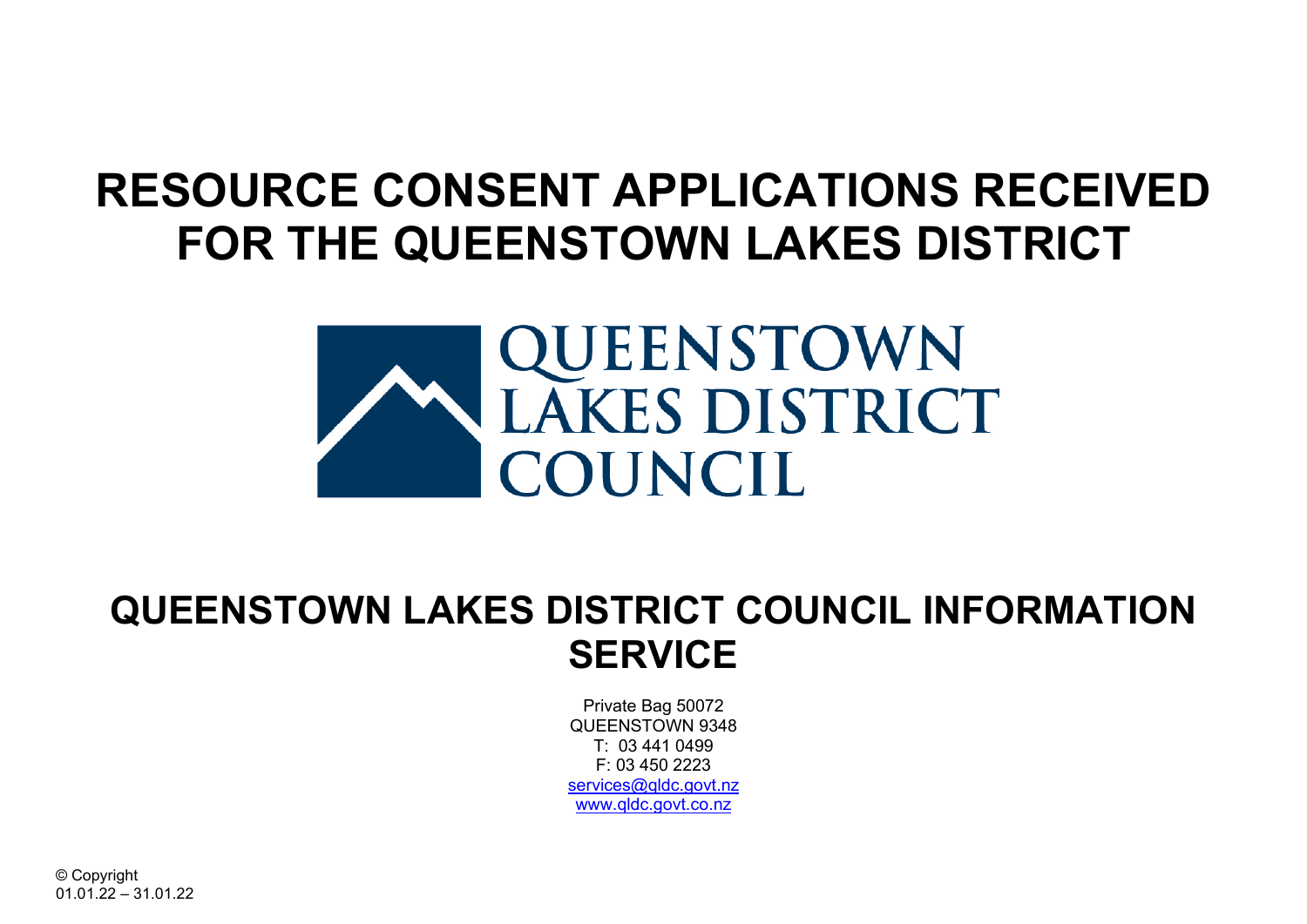| <b>RC NO</b> | <b>APPLICANT &amp; PROPOSAL</b>                                                                                                                                                      | <b>ZONE</b>  | <b>STATUS</b>                 |
|--------------|--------------------------------------------------------------------------------------------------------------------------------------------------------------------------------------|--------------|-------------------------------|
|              | ROBINS QUEENSTOWN LIMITED - TO CONSTRUCT AN APARTMENT BUILDING CONTAINING 22 RESIDENTIAL                                                                                             |              | Waiting<br>for                |
| RM220030     | UNITS, AND TO ENABLE RESIDENTIAL VISITOR ACCOMMODATION WITHIN THE RESIDENTIAL UNITS, WITH<br>ASSOCIATED CAR PARKING, LANDSCAPING, ACCESS ANDEARTHWORKS AT 37 ROBINS ROAD, QUEENSTOWN | <b>HDA</b>   | <b>Further</b><br>Information |
|              | R & A IRVING RETAINED EARTHWORKS IN ASSOCIATION WITH THE CONSTRUCTION OF A RESIDENTIAL UNIT                                                                                          |              | for<br>Waiting                |
|              | AND S221 VARIATION TO CONDITION 1(E) OF CONSENT NOTICE 11960836.10 TO LOCATE A GARAGE WITHIN THE                                                                                     |              | Further                       |
| RM220025     | ROAD BOUNDARY SETBACK AT 4 DRYSDALE ROAD, HANLEYS FARM, QUEENSTOWN                                                                                                                   | <b>JP</b>    | Information                   |
|              |                                                                                                                                                                                      |              | for<br>Waiting                |
|              | D & R KISSELL - TO CONSTRUCT A RESIDENTIAL UNIT AND RESIDENTIAL FLAT, WITH A BREACH OF ODP                                                                                           |              | Further                       |
| RM220024     | INTERNAL BOUNDARY SETBACK AT 31 CENTRAL PARK AVENUE, WAKATIPU BASIN                                                                                                                  | <b>WBRAZ</b> | Information                   |
|              | JS PRIME TRUSTEES LIMITED - S127 VARIATION OF CONDITION 1 OF RM210618 AND S221 VARIATION OF                                                                                          |              |                               |
|              | CONSENT NOTICE 8154619.2 TO CONSTRUCT A SWIMMING POOL AT 5 ROCKBURN LANE, JACKS POINT,                                                                                               |              |                               |
| RM220019     | QUEENSTOWN<br>J & K BANKS - TO ENCROACH ON THE REQUIRED SETBACK AND BREACH CONTINUOUS BUILDING LENGTH                                                                                | <b>JP</b>    | Decision Issued               |
| RM220016     | ALONG THE BOUNDARY AT EREWHON CRESENT & LAMMERMOOR STREET, STAGE 16, NORTHLAKE, WANAKA                                                                                               | <b>NL</b>    | <b>Decision Issued</b>        |
|              | TREESPACE QUEENSTOWN LIMITED - VARIATION TO VARIOUS CONDITIONS OF RESOURCE CONSENT RM181638                                                                                          |              |                               |
|              | RELATING TO EARTHWORKS, ACCESS AND PARKING, AND WASTEWATER DISPOSAL AT 60 SKIPPERS ROAD,                                                                                             |              | Formally                      |
| RM220015     | <b>RD1 QUEENSTOWN</b>                                                                                                                                                                | $\mathsf{R}$ | Received                      |
|              | K TAMMELA & H PATTERSON-TAMMELA - LAND USE CONSENT TO CONSTRUCT A RESIDENTIAL UNIT WHICH                                                                                             |              |                               |
|              | BREACHES HEIGHT LIMIT WITH ASSOCIATED EARTHWORKS AT GLENORCHY-QUEENSTOWN ROAD,                                                                                                       |              |                               |
| RM220012     | CLOSEBURN, QUEENSTOWN                                                                                                                                                                | <b>RLF</b>   | Decision Issued               |
|              |                                                                                                                                                                                      |              | for<br>Waiting                |
| RM220011     | K MEHTO, B MAHTO & K DEVI - UNDERTAKE EARTHWORKS THAT BREACHES BOUNDARY SETBACK AT 49<br>SHEPHERD ROAD, HANLEY FARM, QUEENSTOWN                                                      | <b>JP</b>    | Further<br>Information        |
|              | K & C ROBERTSON AND CRUCIBLE NOMINEES LIMITED - UNDERTAKE A 2 LOT SUBDIVISION AT 163 CEMETERY                                                                                        |              | Formally                      |
| RM220009     | ROAD, HAWEA, WANAKA                                                                                                                                                                  | LLRZ-A       | Received                      |
|              | AURORA ENERGY LIMITED - OUTLINE PLAN WAIVER TO UNDERTAKE EARTHWORKS AT AN EXISTING                                                                                                   |              |                               |
| RM220005     | SUBSTATION AT 39 BALLANTYNE ROAD, WANAKA                                                                                                                                             | LDSR         | Decision Issued               |
|              | MOTUIHE TRUSTEE LIMITED - TO ESTABLISH A SHED, WATER TANKS AND TO UNDERTAKE EARTHWORKS                                                                                               |              | Waiting<br>for                |
|              | ASSOCIATED WITH THE FORMATION OF A TRACK TO PROVIDE ACCESS TO THE SHED AT 1131 WANAKA-MOUNT                                                                                          |              | Further                       |
| RM220004     | ASPIRING ROAD, GLENDHU BAY, WANAKA                                                                                                                                                   | $\mathsf{R}$ | Information                   |
|              | ARROWTOWN RETIREMENT INVESTMENTS LIMITED & MERRYFIELD INVESTMENTS LIMITED - REDESIGN OF<br>SOUTHERN PORTION OF ARROWTOWN LIFESTYLE RETIREMENT VILLAGE, INCLUDING VILLAS, APARTMENTS  |              |                               |
|              | AND CARE HOME, AND ASSOCIATED SETBACK, COVERAGE, AND TRANSPORT BREACHES AT 224 MCDONNELL                                                                                             |              | Formally                      |
| RM220003     | ROAD, QUEENSTOWN                                                                                                                                                                     | <b>WBRAZ</b> | Received                      |
|              | LAMERIK PARTNERS LIMITED - APPLICATION TO UNDERTAKE A 32 LOT RESIDENTIAL SUBDIVISION AND                                                                                             |              |                               |
|              | VARIATION TO UNDERLYING CONSENT NOTICE REMOVING THE NEED FOR BUILT FORM TO REMAIN WITHIN                                                                                             |              | Formally                      |
| RM220002     | BUILDING PLATFORMS AT 83, 85 & 89 ORCHARD ROAD, WANAKA                                                                                                                               | <b>LDSR</b>  | Received                      |
|              | 6A MARINA DRIVE LIMITED - LAND USE CONSENT TO UNDERTAKE VISITOR ACCOMMODATION ACTIVITIES FOR                                                                                         |              | Formally                      |
| RM211285     | UP TO 180 NIGHTS PER YEAR FOR 8 GUESTS AT UNIT 1/6 MARINA DRIVE, FRANKTON, QUEENSTOWN                                                                                                | <b>LDSR</b>  | Received                      |
|              | L HEAZLEWOOD, W FIELD, R FIELD & C FIELD - LAND USE CONSENT TO CONSTRUCT A RESIDENTIAL UNIT                                                                                          |              |                               |
| RM211283     | WHICH BREACHES ZONE STANDARDS IN RELATION TO BUILDING LENGTH AND EARTHWORKS SUPPORTED BY<br>RETAINING WALLS AT 7 MILLS ROAD, WANAKA                                                  | <b>LDSR</b>  | In Progress                   |
|              |                                                                                                                                                                                      |              |                               |

© Copyright 01.01.22 – 31.01.22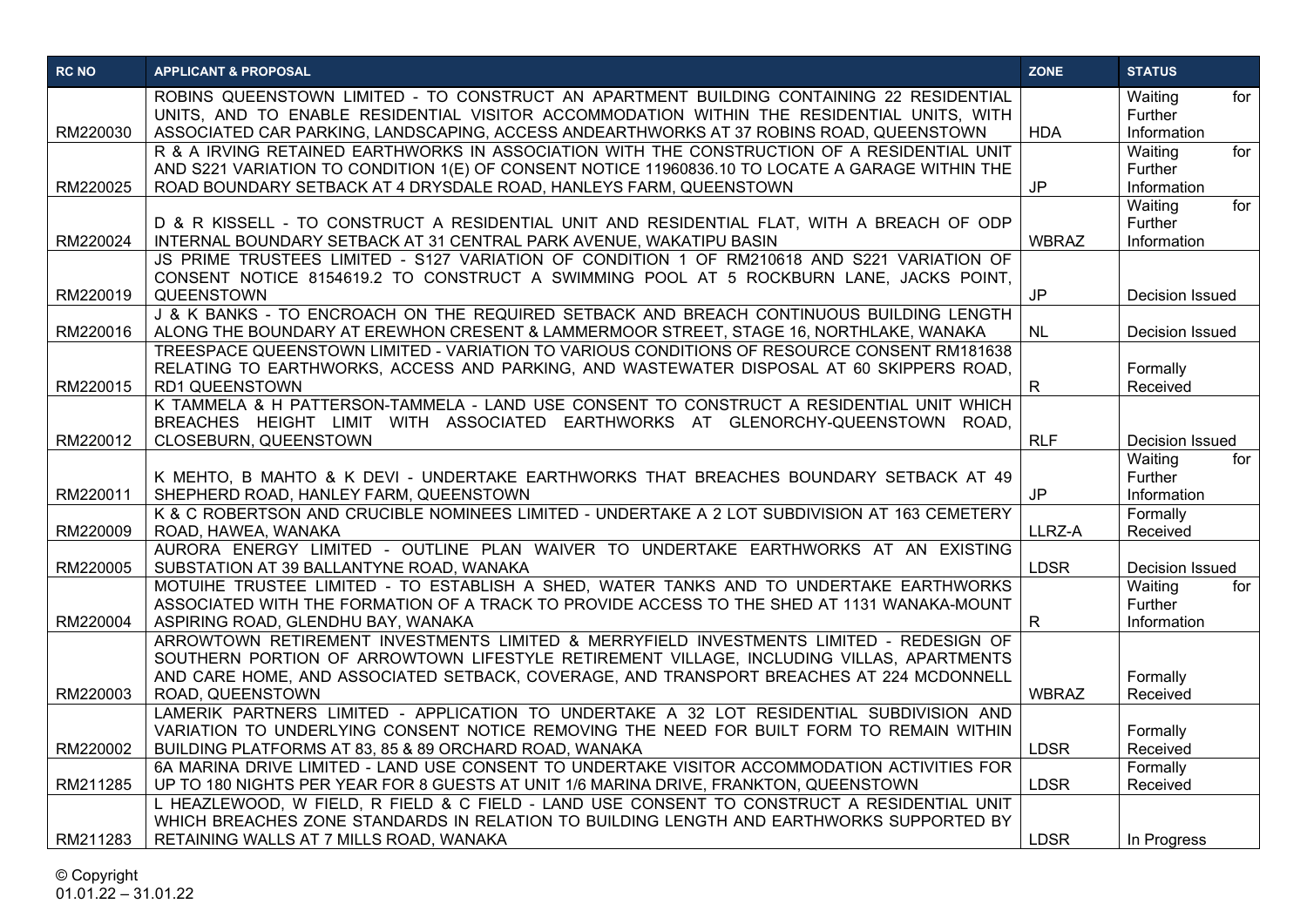| <b>RC NO</b> | <b>APPLICANT &amp; PROPOSAL</b>                                                                                                                                                                  | <b>ZONE</b>  | <b>STATUS</b>             |
|--------------|--------------------------------------------------------------------------------------------------------------------------------------------------------------------------------------------------|--------------|---------------------------|
|              |                                                                                                                                                                                                  |              | Waiting<br>for            |
|              | MARCKWELL LEE FAMILY TRUST - RE-DEVELOP THE PROPERTY WITH TWO RESIDENTIAL UNITS & ASSOCIATED                                                                                                     |              | Further                   |
| RM211282     | TWO-LOT FEE-SIMPLE SUBDIVISION AT 108 AUBREY ROAD, WANAKA                                                                                                                                        | <b>LDSR</b>  | Information               |
|              | E TAYLOR, C READ & BCO TRUSTEES (2012) LIMITED - TO REDUCE THE NUMBER OF NIGHTS OF A CONSENTED<br>RESIDENTIAL VISITOR ACCOMMODATION ACTIVITY WITHIN THE STAGE 1 RESIDENTIAL UNIT FROM 365 TO 180 |              |                           |
| RM211280     | AT 36 JANE WILLIAMS PLACE, QUEENSTOWN                                                                                                                                                            | <b>WBRAZ</b> | <b>Decision Issued</b>    |
|              | DIADEM - TO IMPLEMENT NEW SIGNAGE AT TENANCY 47 OF BUILDING 7, FIVE MILE, FRANKTON FLATS (AND TO                                                                                                 |              | Formally                  |
| RM211279     | CHANGE CONDITIONS 1 OF RM120373, RM180271 AND RM191011) AT 22 GRANT ROAD, QUEENSTOWN                                                                                                             | <b>FF</b>    | Received                  |
|              | R KOCH - LAND USE CONSENT TO CONSTRUCT A RESIDENTIAL UNIT AT 225 GLENORCHY-PARADISE ROAD.                                                                                                        |              | On Hold External          |
| RM211278     | <b>GLENORCHY</b>                                                                                                                                                                                 | <b>RLF</b>   | <b>Report Required</b>    |
|              | KOKO RIDGE LIMITED - 11 LOT SUBDIVISION AND LAND USE CONSENT FOR A SINGLE RESIDENTIAL DWELLING                                                                                                   |              | On Hold External          |
| RM211276     | ON EACH ALLOTMENT AT 6 & 8 LAYTON LANE, QUEENSTOWN                                                                                                                                               | <b>LLR</b>   | <b>Report Required</b>    |
|              | J YE & Y YE - APPLICATION TO CONSTRUCT TWO RESIDENTIAL UNITS BREACHING PERMITTED DENSITY                                                                                                         |              | Waiting<br>for            |
|              | REQUIREMENTS, EXCEEDING HEIGHT AND INTERNAL BOUNDARY SETBACKS, EARTHWORKS AND TRANSPORT                                                                                                          |              | Further                   |
| RM211275     | STANDARDS AT 1 LYNCH LANE, QUEENSTOWN HILL, QUEENSTOWN                                                                                                                                           | <b>LDSR</b>  | Information               |
|              | WILLOWRIDGE DEVELOPMENTS LIMITED - CONSTRUCTION OF A STORAGE FACILITY WITH ASSOCIATED SIGNS                                                                                                      |              |                           |
| RM211272     | AND LANDSCAPING AT 12 MCCORMICK STREET, WANAKA                                                                                                                                                   | <b>TP</b>    | Decision Issued           |
|              | WANAKA CENTRAL JV LIMITED - LAND USE CONSENT IS SOUGHT TO CONSTRUCT A HOTEL WITHGROUND                                                                                                           |              | Waiting<br>for            |
|              | FLOOR RETAIL, FOOD AND BEVERAGE PREMISES & RESIDENTIAL UNITS WITH ASSOCIATED SIGNAGE,                                                                                                            |              | Further                   |
| RM211266     | EARTHWORKS, PARKING, ACCESS, SERVICING AND LANDSCAPING AT 42-64 ARDMORE STREET, WANAKA                                                                                                           | <b>WTC</b>   | Information               |
|              |                                                                                                                                                                                                  |              | for<br>Waiting            |
|              | B & G MOWAT - UNDERTAKE A 2 LOT STAGED SUBDIVISION WITH ASSOCIATED LANDUSE CONSENT AT 2                                                                                                          |              | Further                   |
| RM211265     | <b>WINDERS STREET, WANAKA</b>                                                                                                                                                                    | <b>LDSR</b>  | Information               |
|              | W & E SMALES - ESTABLISH A DWELLING PARTIALLY OUTSIDE OF A REGISTERED BUILDING PLATFORM AND TO                                                                                                   |              | for<br>Waiting<br>Further |
|              | EXCEED MAXIMUM GFA. VARY A CONSENT NOTICE TO EXCEED MAXIMUM SPECIFIED HEIGHT AT 82 WEST                                                                                                          |              | Information               |
| RM211264     | WANAKA ROAD, WANAKA                                                                                                                                                                              | R            | for                       |
|              | C SCHMACK - FOUR LOT STAGED SUBDIVISION, BULK EARTHWORKS AND CONSTRUCTION OF THREE                                                                                                               |              | Waiting<br>Further        |
| RM211263     | RESIDENTIAL UNITS AT 134 ANDERSON ROAD, WANAKA                                                                                                                                                   | <b>LDSR</b>  | Information               |
|              | KINGSTON VILLAGE LIMITED - CHANGE OF CONDITIONS 9, 11, 15, 19 AND 20 OF RM100355, RELATING TO THE                                                                                                |              |                           |
| RM211257     | POTABLE WATER SUPPLY AND FIRE FIGHTING WATER SUPPLY AT 59 GLEN NEVIS STATION ROAD, KINGSTON                                                                                                      | $\mathsf{R}$ | In Progress               |
|              | T & S LUCAS - CONSTRUCTION OF A SHED OUTSIDE OF A BUILDING PLATFORM AT 157 GIBBSTON BACK ROAD.                                                                                                   |              |                           |
| RM211247     | GIBBSTON, QUEENSTOWN                                                                                                                                                                             | <b>RGC</b>   | Decision Issued           |
|              | QUEENSTOWN LAKES DISTRICT COUNCIL - REQUEST FOR WAIVER (OR OUTLINE PLAN OF WORKS) TO                                                                                                             |              |                           |
|              | CONSTRUCT AN ACTIVE TRAVEL PATHWAY AND ASSOCIATED LANDSCAPING AT THE WANAKA MARINA, AT 100                                                                                                       |              |                           |
| RM211246     | LAKESIDE ROAD, WANAKA                                                                                                                                                                            | RG           | <b>Decision Issued</b>    |
|              | EXAL LIMITED & HIDDEN ISLAND TRUST LIMITED - TO CONSTRUCT TWO MIXED-USE BUILDINGS AT 4                                                                                                           |              | Formally                  |
| RM211245     | <b>BUCKINGHAM STREET, ARROWTOWN</b>                                                                                                                                                              | <b>AHM</b>   | Received                  |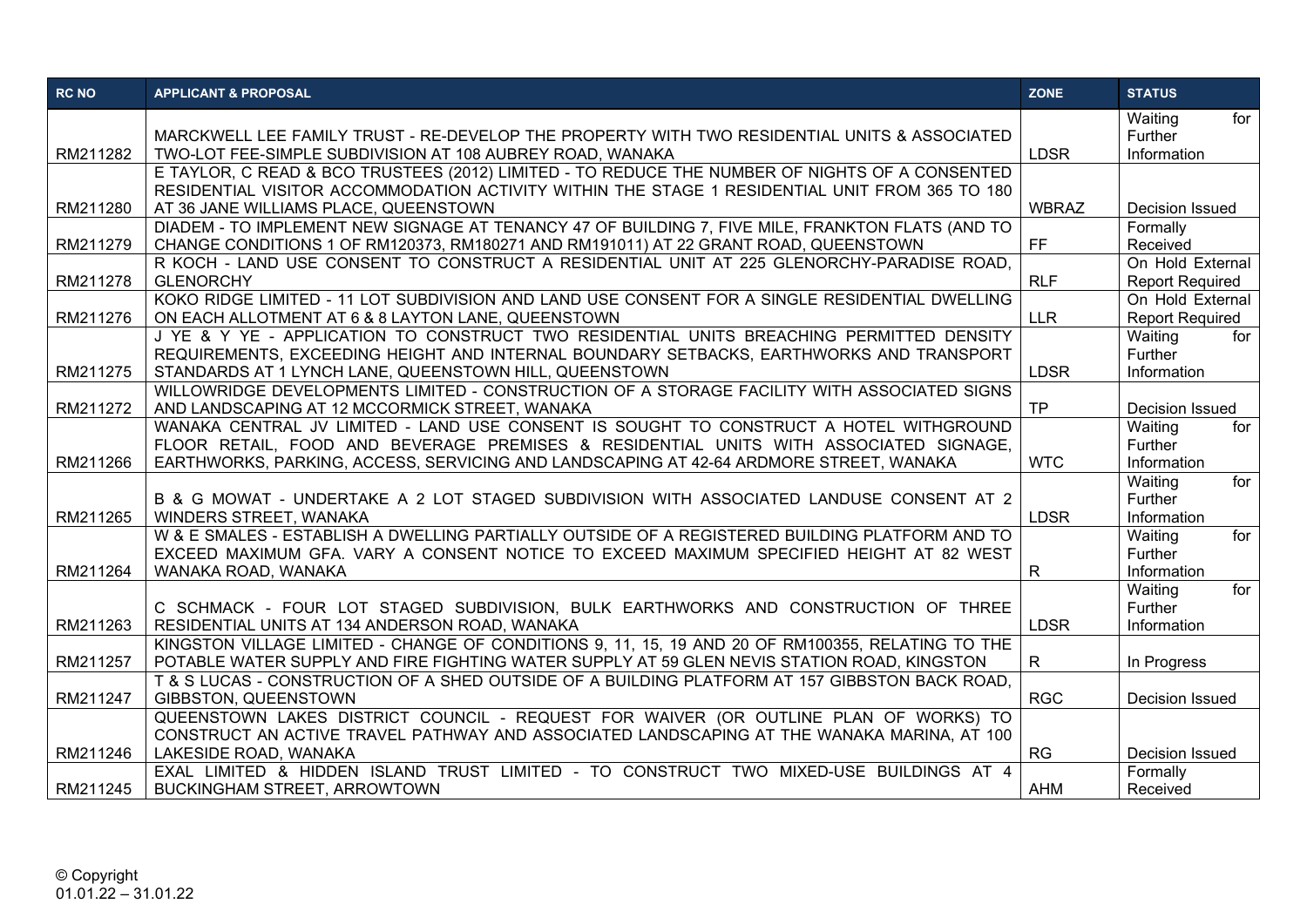| <b>RC NO</b> | <b>APPLICANT &amp; PROPOSAL</b>                                                                                                                                                            | <b>ZONE</b>  | <b>STATUS</b>             |
|--------------|--------------------------------------------------------------------------------------------------------------------------------------------------------------------------------------------|--------------|---------------------------|
|              | TENNYSON TRUST LIMITED - TWO-LOT SUBDIVISION AND ASSOCIATED SERVICING AND LANDSCAPING.                                                                                                     |              |                           |
|              | RELOCATION OF AN APPROVED BUILDING PLATFORM AND CREATION OF AN ADDITIONAL BUILDING PLATFORM,<br>WHICH BOTH BREACH ROAD BOUNDARY SETBACKS, AND CANCELLATION OF CONSENT NOTICE 11172342.5 AS |              |                           |
| RM211243     | IT RELATES TO LOT 6 DP 502186 AT 23 FITZPATRICK ROAD, QUEENSTOWN                                                                                                                           | <b>WBRAZ</b> | In Progress               |
|              | BRECKELL PROPERTY INVESTMENTS LIMITED - TO UNDERTAKE VISITOR ACCOMMODATION AT AN EXISTING                                                                                                  |              | Formally                  |
| RM211235     | RESIDENTIAL UNIT AT 1/29 HAMILTON ROAD, QUEENSTOWN                                                                                                                                         | HD           | Received                  |
|              | ADQ PARTNERSHIP LIMITED - PROPOSED FIRST FLOOR PORCH AND VERTICAL SCREENING OF EXTERIOR                                                                                                    |              |                           |
|              | STAIRS WILL BREACH THE RECESSION PLANE OF THE INTERNAL BOUNDARY WITH LOT 116 DP 333981 AT 35                                                                                               |              |                           |
| RM211227     | SYLVAN ST, LAKE HAYES, QUEENSTOWN                                                                                                                                                          | LD           | Decision Issued           |
|              |                                                                                                                                                                                            |              | Waiting<br>for            |
|              | R WILLIAMS & N WALSHAW - TO CONSTRUCT A RESIDENTIAL UNIT WITH ASSOCIATED EARTHWORKS AT 4 RED                                                                                               |              | Further                   |
| RM211226     | DEER RISE, KELVIN HEIGHTS, QUEENSTOWN                                                                                                                                                      | <b>LDSR</b>  | Information               |
|              | IRONMAN NEW ZEALAND LIMITED - VARIATION OF CONDITION 5 OF RM200815 TO REFLECT THE NEW                                                                                                      |              |                           |
| RM211225     | QUEENSTOWN MARATHON DATE AT VARIOUS SITES INCLUDING 210 DOMAIN ROAD, RD 1 QUEENSTOWN                                                                                                       | RG           | Decision Issued           |
| RM211224     | B SANAIE & S KOHAN - RESIDENTIAL VISITOR ACCOMMODATION FOR UP TO 180 NIGHTS PER YEAR FOR 8<br>GUESTS AT 98 WYNYARD CRESCENT, FERNHILL, QUEENSTOWN                                          | <b>LDSR</b>  | Decision Issued           |
|              | QUEENSTOWN LAKES DISTRICT COUNCIL - UPGRADE THE CARPARKING AND VEHICLE MANOEUVRING AREA.                                                                                                   |              |                           |
|              | AND ASSOCIATED EARTHWORKS AND LANDSCAPING AT THE EXISTING MT ASPIRING / THAT WANAKA TREE                                                                                                   |              |                           |
|              | CARPARK ADJACENT TO THE WANAKA WATERSPORTS BUILDING AT 51 WANAKA-MOUNT ASPIRING ROAD.                                                                                                      |              |                           |
| RM211222     | <b>WANAKA</b>                                                                                                                                                                              | <b>LDSR</b>  | Decision Issued           |
|              | MIKE GREER HOMES CENTRAL OTAGO LIMITED - CONSTRUCT A RESIDENTIAL UNIT AND FLAT WHICH                                                                                                       |              |                           |
| RM211209     | BREACHES EARTHWORKS (RETAINING WALL SETBACK) AND SETBACK RULES AT 91 MILLS ROAD, WANAKA                                                                                                    | <b>MD</b>    | Decision Issued           |
|              |                                                                                                                                                                                            |              | s91D On Hold at           |
|              | WANAKA MIXED USE LIMITED - TO CHANGE FROM A UNIT TITLE SUBDIVISION TO FEE SIMPLE. TO CHANGE THE                                                                                            |              | Applicants                |
| RM211208     | APPROVED DESIGN OF THE RESIDENTIAL UNITS AT 14 REECE CRESCENT, WANAKA                                                                                                                      | <b>LDSR</b>  | Request                   |
|              | O'CONNELLS PAVILION LIMITED - APPLICATION UNDER SECTION 88 OF THE RESOURCE MANAGEMENT ACT 1991                                                                                             |              |                           |
| RM211206     | (RMA) FOR LAND USE CONSENT TO ESTABLISH SIGNAGE PLATFORMS AT 30 CAMP STREET, QUEENSTOWN                                                                                                    | <b>QTC</b>   | Decision Issued           |
|              | HOME FACTOR SI LIMITED - RESOURCE CONSENT IS SOUGHT FOR THE SUBDIVISION OF LOT 6 DP10589 AND 7                                                                                             |              | Waiting<br>for<br>Further |
| RM211184     | DP10589 TO CREATE FOUR (4) FEE SIMPLE LOTS AT 1 EELY POINT ROAD & 116 BEACON POINT ROAD, WANAKA                                                                                            | <b>LDSR</b>  | Information               |
|              | J MURPHY & C MEYER - EARTHWORKS CONSENT IS SOUGHT TO UNDERTAKE 555.8 M3 OF EARTHWORKS OVER                                                                                                 |              |                           |
|              | AN AREA OF 1027M2 IN MASSOCIATION WITH THE CONSTRUCTION OF A TWO STORY, FOUR BEDROOM                                                                                                       |              |                           |
|              | RESIDENTIAL UNIT WITH GARAGE, GROUND FLOOR AREA OF 190.5M2 AND 68.5M2 PATIO AT 8 PLATINUM                                                                                                  |              |                           |
| RM211148     | RIDGE, WANAKA                                                                                                                                                                              | <b>LDSR</b>  | Decision Issued           |
|              | P & C JAMIESON - LAND USE CONSENT TO IDENTIFY A RESIDENTIAL BUILDING PLATFORM AND CONSTRUCT A                                                                                              |              |                           |
|              | RESIDENTIAL UNIT WITHIN, AND CONSTRUCT TWO OTHER OUT-BUILDINGS INCLUDING A STABLE AND LOFT                                                                                                 |              | On Hold External          |
| RM211147     | BUILDING, EACH TO CONTAIN A RESIDENTIAL UNIT/FLAT AT 365 MAUNGAWERA VALLEY ROAD, WANAKA                                                                                                    | R            | <b>Report Required</b>    |
|              | MIKE GREER HOMES CENTRAL OTAGO LIMITED - S127 VARIATION TO CONDITION 12 OF SH160139, AND LAND                                                                                              |              |                           |
|              | USE CONSENT FOR A RETAINING WALL AT A BOUNDARY AT 25 WALTON WAY, LOWER SHOTOVER,                                                                                                           |              |                           |
| RM211143     | QUEENSTOWN                                                                                                                                                                                 | $\mathsf{R}$ | <b>Decision Issued</b>    |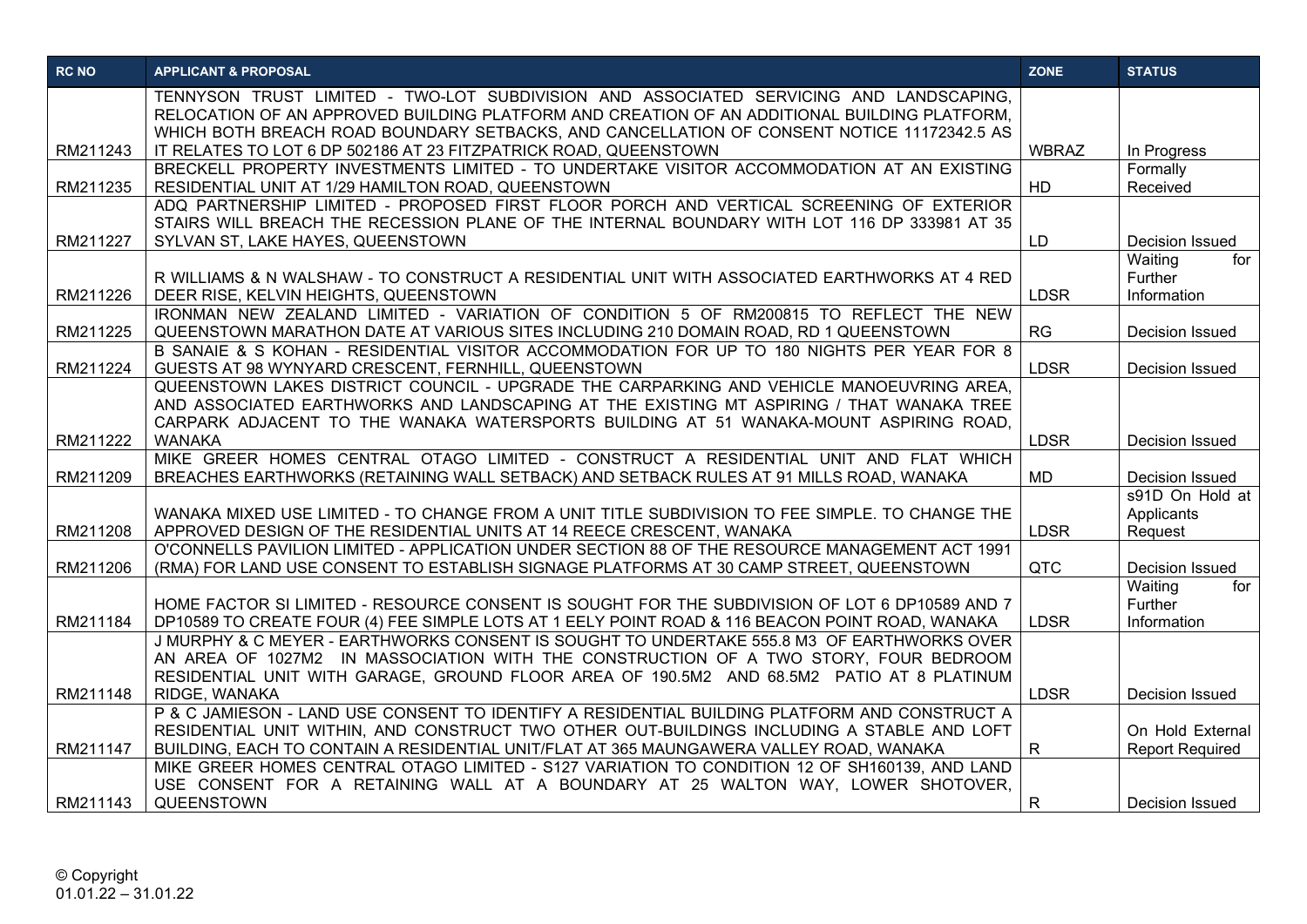| <b>RC NO</b> | <b>APPLICANT &amp; PROPOSAL</b>                                                                                                                                               | <b>ZONE</b>  | <b>STATUS</b>          |
|--------------|-------------------------------------------------------------------------------------------------------------------------------------------------------------------------------|--------------|------------------------|
|              | T MILES & J JEFFRIES - CONSTRUCTION OF AN ACCESSORY BUILDING, TO UNDERTAKE ASSOCIATED                                                                                         |              |                        |
|              | EARTHWORKS AND LANDSCAPING AND CHANGE OF CONDITIONS FOR A BUILDING OUTSIDE A BUILDING                                                                                         | <b>BEND</b>  |                        |
| RM211130     | PLATFORM AT 4 BAIRD LANE, BENDEMEER, QUEENSTOWN<br>THE HEADWATERS LIMITED - TO UNDERTAKE A VISITOR ACCOMMODATION ACTIVITY AT 34 OBAN STREET,                                  |              | <b>Decision Issued</b> |
| RM211123     | <b>GLENORCHY</b>                                                                                                                                                              | <b>SETZ</b>  | Decision Issued        |
|              | CASCADE INVESTMENTS LIMITED - VARIATION TO RM180640 TO REMOVE TWO CAR PARKS AT 2-4 ST MARKS                                                                                   |              |                        |
| RM211111     | LANE, QUEENSTOWN                                                                                                                                                              | <b>LDSR</b>  | Decision Issued        |
|              | A & S EYERS - ADDITION OF EASTERN BEDROOM WING THAT BREACHES BOUNDARY SETBACK AND RECESSION                                                                                   |              |                        |
|              | PLANES AND RELOCATION OF LEAN-TOO STRUTURE TO WEST OF DWELLING THAT BREACHES BOUNDARY                                                                                         |              |                        |
| RM211105     | SETBACK AT 37A ROB ROY LANE, WANAKA                                                                                                                                           | LD           | Decision Issued        |
|              | R HARVEY & T PEDEN - CONVERSION OF EXISTING GARAGE/ SLEEPOUT INTO A RESIDENTIAL FLAT WITHIN THE                                                                               |              |                        |
| RM211104     | EASTERN INTERNAL BOUNDARY SETBACK AT 16 REID AVENUE, LUGGATE                                                                                                                  | <b>SETZ</b>  | Decision Issued        |
|              |                                                                                                                                                                               |              | Waiting<br>for         |
|              | W & L BATES - S127 VARIATION TO RM190776 TO INCLUDE A SWIMMING POOL AT 157 HOGANS GULLY ROAD,<br>QUEENSTOWN                                                                   | <b>WBRAZ</b> | Further<br>Information |
| RM211098     | BSTGT LIMITED - RESIDENTIAL UNIT FOR A FARM MANAGER. VARY CONSENT NOTICE AT LOT 3 DP 458870                                                                                   |              | On Hold External       |
| RM211094     | GLENCOE ROAD, CROWN TERRACE, QUEENSTOWN                                                                                                                                       | RG           | <b>Report Required</b> |
|              | FAIRWAYS AIRWAYS LIMITED - LAND USE CONSENT FOR VISITOR ACCOMMODATION FOR 365 NIGHTS PER YEAR                                                                                 |              | On Hold Affected       |
| RM211092     | FOR 6 GUESTS AT 2/11 GUM LANE, QUEENSTOWN                                                                                                                                     | <b>LDSR</b>  | Parties Approvals      |
|              | M LAMING - TO CONSTRUCT A SHED IN THE RURAL ZONE, AND TO VARY RM200965 TO ALLOW FOR THE SHED                                                                                  |              |                        |
| RM211090     | TO BE LOCATED OUTSIDE OF THE BUILDING PLATFORM AT 185 MOUNT BARKER ROAD, WANAKA                                                                                               | $\mathsf{R}$ | Decision Issued        |
|              | WAKA KOTAHI NZ TRANSPORT AGENCY - APPLICATION UNDER SECTION 88 OF THE RESOURCE MANAGEMENT                                                                                     |              |                        |
|              | ACT 1991 (RMA) FOR LAND USE CONSENT TO UNDERTAKE EARTHWORKS ASSOCIATED WITH THE                                                                                               |              |                        |
| RM211089     | CONSTRUCTION OF A DUAL-USE TRAIL AT 2485 GIBBSTON HIGHWAY, GIBBSTON, QUEENSTOWN                                                                                               | <b>RG</b>    | Decision Issued        |
|              | LATITUDE 45 DEVELOPMENT LIMITED - SUBDIVISION CONSENT TO ADJUST THE BOUNDARIES BETWEEN LOTS 1                                                                                 |              |                        |
| RM211055     | AND 2 DP 512581 AT 111-113 FRANKTON-LADIES MILE HIGHWAY, FRANKTON, QUEENSTOWN                                                                                                 | <b>BMU</b>   | Decision Issued        |
| RM211046     | L CHRISTIE & J COUTTS - CONSTRUCT A RESIDENTIAL UNIT THAT DOES NOT COMPLY WITH THE GIBBSTON<br>CHARACTER ZONE MATERIALS AND COLOURS AT 2133 GIBBSTON HIGHWAY ROAD, QUEENSTOWN | <b>RGC</b>   | Formally<br>Received   |
|              | THE RURAL CONNECTIVITY GROUP - APPLICATION TO INSTALL, OPERATE AND MAINTAIN TELECOM FACILITY                                                                                  |              |                        |
| RM210980     | AND ASSOCIATED EARTHWORKS AT HUNTER VALLEY STATION, THE NECK, MAKARORA, WANAKA                                                                                                | R            | <b>Decision Issued</b> |
|              | AWA NOHOAKA TRUST - S127 VARIATION OF CONSENT CONDITION AND BREACH OF INTERNAL BOUNDARY                                                                                       |              |                        |
| RM210968     | SETBACK AT 166 HAWEA BACK ROAD, WANAKA                                                                                                                                        | $\mathsf{R}$ | Decision Issued        |
|              | T HARDLEY - LAND USE CONSENT TO RELOCATE A RESIDENTIAL BUILDING PLATFORM AND CONSTRUCT A                                                                                      |              | Waiting<br>for         |
|              | RESIDENTIAL UNIT, WITH ASSOCIATED SERVICES, EARTHWORKS, AND LANDSCAPING AT 88 FITZPATRICK                                                                                     |              | Further                |
| RM210962     | ROAD, QUEENSTOWN                                                                                                                                                              | <b>WBRAZ</b> | Information            |
|              |                                                                                                                                                                               |              | s91D On Hold at        |
|              | UNIVERSAL DEVELOPMENTS HAWEA LIMITED - APPLICATION TO UNDERTAKE A FEE SIMPLE SUBDIVISION TO                                                                                   |              | Applicants             |
| RM210946     | CREATE 64 NEW LOTS WITHIN AN APPROVED SHA SUBDIVISION AT CEMETERY ROAD, HAWEA, WANAKA                                                                                         | $\mathsf{R}$ | Request                |
|              | A & N JONES - CONSTRUCTION OF A SHED WHICH IS NOT PROVIDED FOR IN THE DISTRICT PLAN, ALSO                                                                                     |              |                        |
| RM210876     | LOCATED WITHIN THE INTERNAL BOUNDARY SETBACK AT 159 ALPINE RETREAT ROAD, QUEENSTOWN                                                                                           | <b>RLF</b>   | Decision Issued        |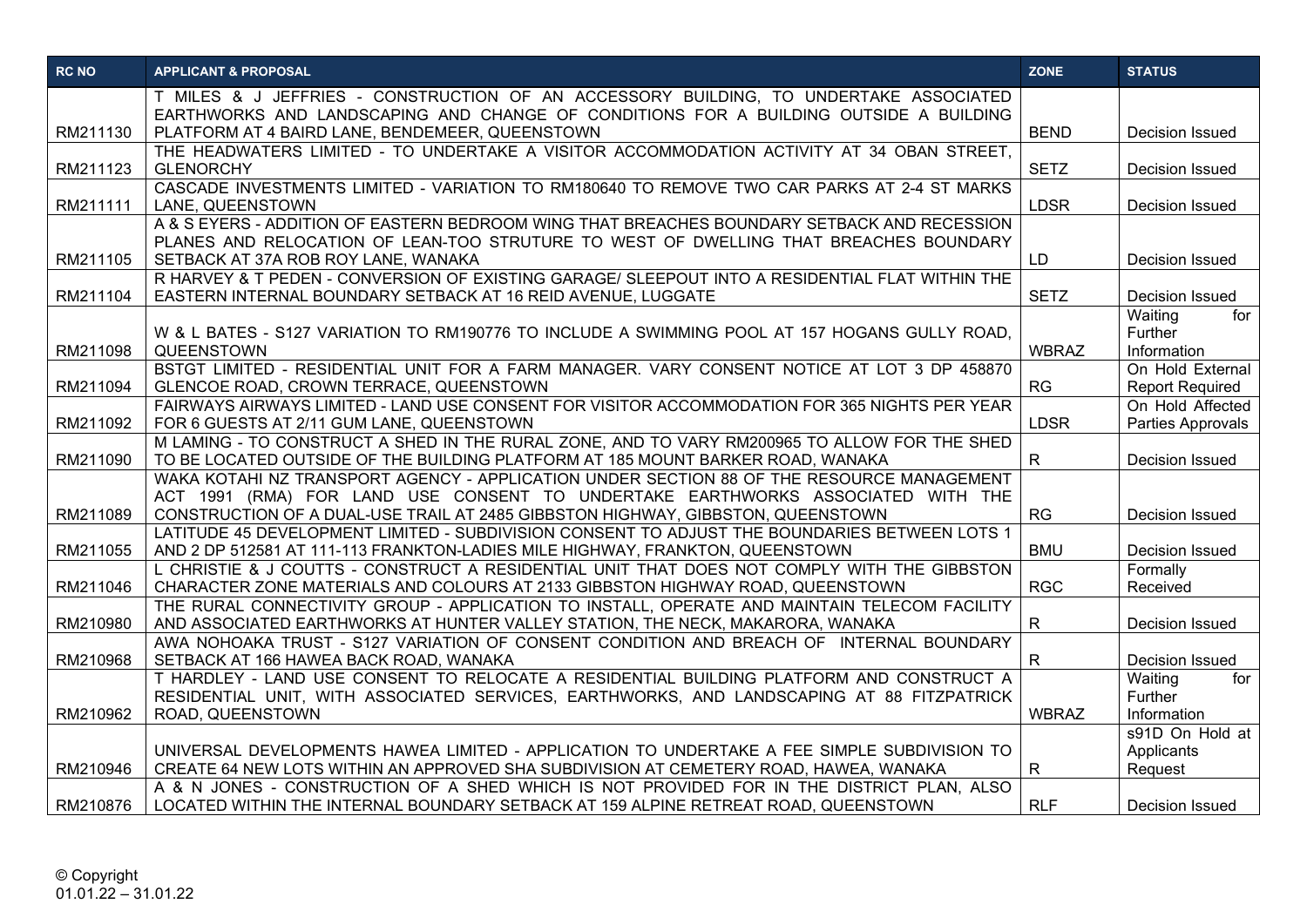| RC NO    | <b>APPLICANT &amp; PROPOSAL</b>                                                               | <b>ZONE</b>  | <b>STATUS</b>   |
|----------|-----------------------------------------------------------------------------------------------|--------------|-----------------|
|          | D & P LUMSDEN & GCA LEGAL TRUSTEE 2015 LIMITED - SUBDIVIDE INTO TWO ALLOTMENTS AND ASSOCIATED |              |                 |
|          | YARD SETBACK BREACH. CANCELLATION OF EXISTING CONSENT NOTICES AT 10 OLD RACECOURSE ROAD,      |              |                 |
| RM190493 | <b>WANAKA</b>                                                                                 | LLRZ-B       | Decision Issued |
|          | LEOD TRUSTEES LIMITED, G MONTAGNAT, Y MONTAGNAT, BANCO TRUSTEES LIMITED, C CLAVIER, F         |              | Waiting<br>for  |
|          | MONTAGNAT, L MONTAGNAT & R BUCKHAM - UNDERTAKE A BOUNDARY ADJUSTMENT BETWEEN LOTS 1 & 2       |              | Further         |
| RM180926 | DP502401 AT 67 SUBURB STREET, QUEENSTOWN                                                      |              | Information     |
|          | M GUTHRIE - EXTEND THE LAPSE PERIOD OF RM160571 BY TWO YEARS AT 26 MORVEN FERRY ROAD.         |              |                 |
| ET160571 | <b>WAKATIPU BASIN</b>                                                                         | <b>WBRAZ</b> | Decision Issued |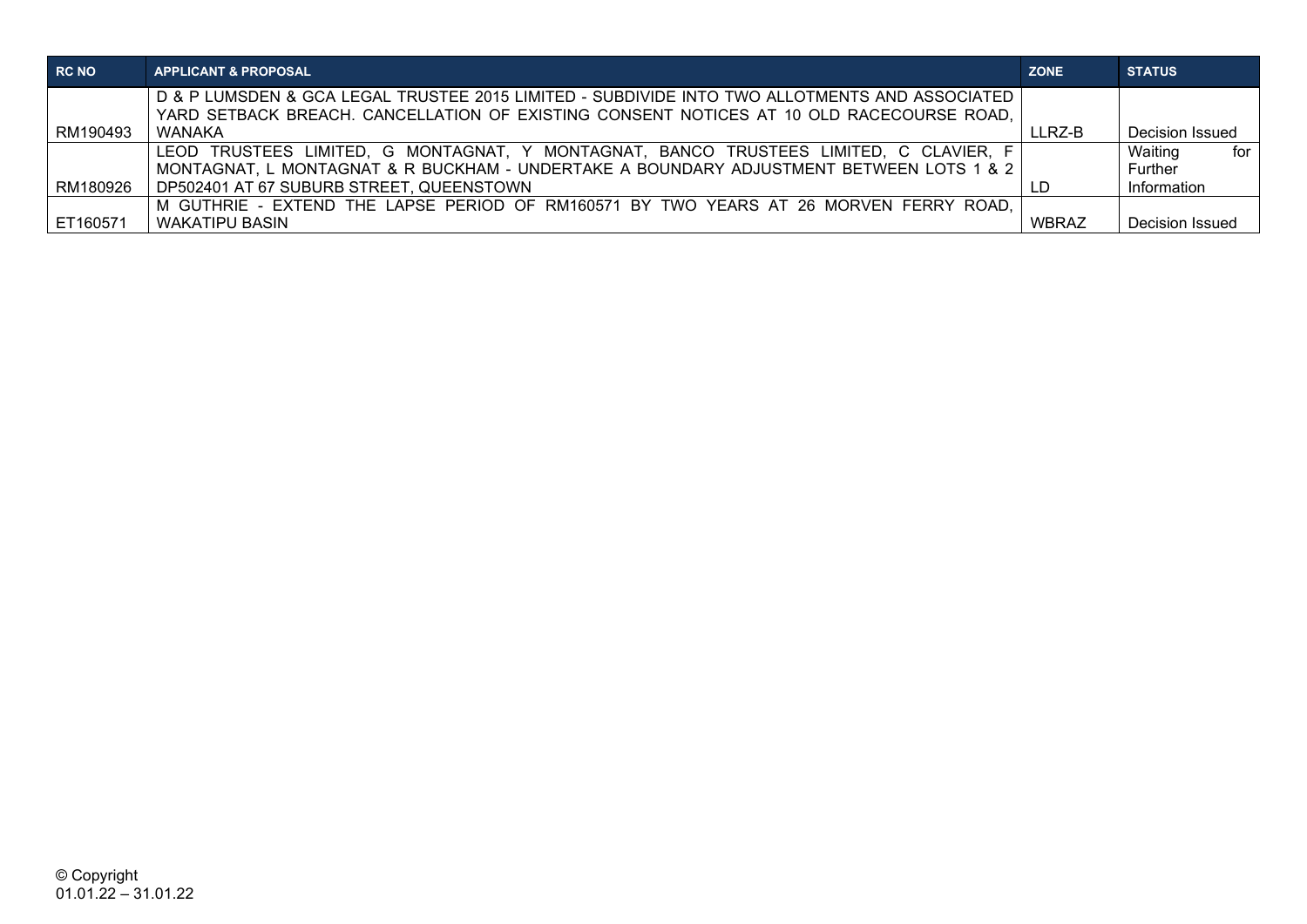## **District Plan Zone**

| SHORT CODE       | <b>MEANING</b>                                 | <b>SHORT</b><br><b>CODE</b> | <b>MEANING</b>                                 |
|------------------|------------------------------------------------|-----------------------------|------------------------------------------------|
| <b>AHM</b>       | Arrowtown Historic Management                  | LD                          | Low Density Residential                        |
| <b>AIR</b>       | <b>Airport Mixed Use</b>                       | <b>LDSR</b>                 | Lower Density Suburban Residential             |
| <b>ARHMZ</b>     | Arrowtown Residential Historic Management zone | <b>LLR</b>                  | Large Lot Residential                          |
| AS               | <b>Arrowtown South</b>                         | <b>LSC</b>                  | <b>Local Shopping Centre</b>                   |
| <b>ASP</b>       | Arrowtown Scenic Protection Area               | <b>MCS</b>                  | Mt. Cardrona Station                           |
| <b>ATC</b>       | <b>Arrowtown Town Centre</b>                   | MD                          | <b>Medium Density Residential</b>              |
| <b>BC</b>        | <b>Bobs Cove</b>                               | <b>MDR</b>                  | Medium Density Residential Sub-Zone            |
| <b>BEND</b>      | Bendemeer                                      | <b>MP</b>                   | <b>Meadow Park</b>                             |
| <b>BMU</b>       | <b>Business Mixed Use</b>                      | <b>MR</b>                   | Millbrook                                      |
| <b>BRMU</b>      | <b>Ballantyne Road Mixed Use</b>               | <b>NL</b>                   | Northlake                                      |
| <b>BS</b>        | <b>Business</b>                                | <b>OS</b>                   | Open Space                                     |
| CI               | Coneburn Industrial                            | <b>PEN</b>                  | Penrith Park                                   |
| <b>CP</b>        | <b>Commercial Precinct</b>                     | QHL                         | Qtown Heights Low Density Residential Sub-Zone |
| <b>CSC</b>       | <b>Corner Shopping Centre</b>                  | QR                          | <b>Quail Rise</b>                              |
| <b>DRL</b>       | Deferred Rural Lifestyle                       | QSC1                        | <b>Qtown Special Character Precinct 1</b>      |
| <b>DRLB</b>      | Deferred Rural Lifestyle (Buffer)              | QSC2                        | Qtown Special Character Area Precinct 2        |
| FF.              | Frankton Flats A                               | QSC3                        | Qtown Special Character Area Precinct 3        |
| <b>FFBSZ</b>     | <b>Frankton Flats B</b>                        | QTC                         | Queenstown Town Centre                         |
| HD               | <b>High Density Residential</b>                | $\mathsf{R}$                | Rural                                          |
| <b>HDA</b>       | High Density Residential (Sub-Zone A)          | <b>RG</b>                   | <b>Rural General</b>                           |
| <b>HDB</b>       | High Density Residential (Sub-Zone B)          | <b>RGC</b>                  | Gibbston Character                             |
| <b>HDC</b>       | High Density Residential (Sub-Zone C)          | <b>RLF</b>                  | <b>Rural Lifestyle</b>                         |
| HG               | <b>Hydro Generation</b>                        | <b>RPR</b>                  | <b>Remarkables Park</b>                        |
| IND1             | <b>Industrial A</b>                            | <b>RRES</b>                 | <b>Rural Residential</b>                       |
| IND <sub>2</sub> | Industrial B                                   | RRS-FH                      | Rural Residential - Ferry Hill                 |
| $\mathsf{JP}$    | Jack's Point                                   | <b>RSV</b>                  | Resort Zone                                    |
| <b>KVSZ</b>      | Kingston Village                               | <b>RV</b>                   | <b>Rural Visitor</b>                           |